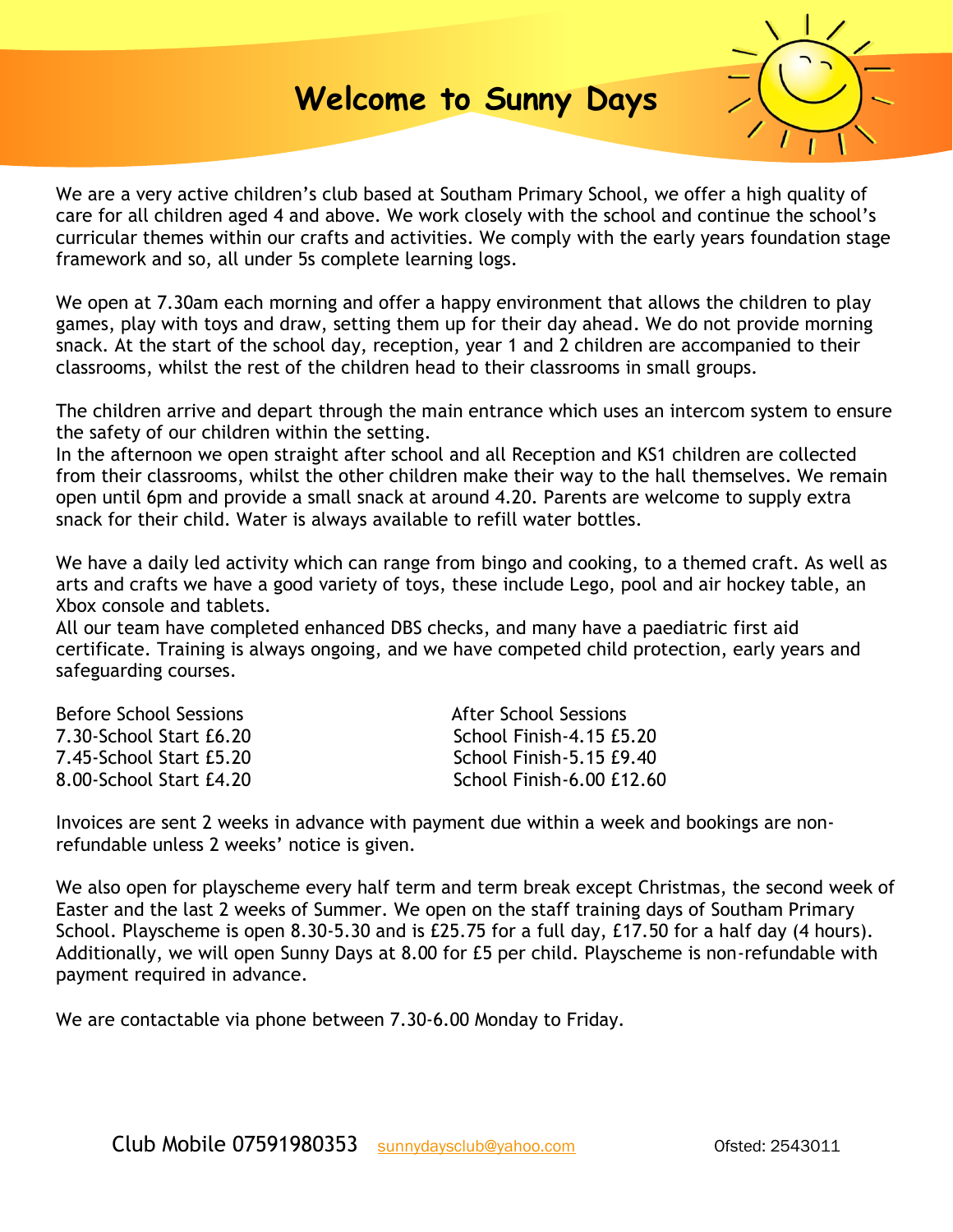## **Registration Form**

### Child's Details

| Date of Registration:             |                  |                                  |  |
|-----------------------------------|------------------|----------------------------------|--|
| First name:                       | Surname:         | What s/he likes to<br>be called: |  |
| Date of birth and current<br>age: | School attended: | First language:                  |  |

### **Parent/Guardian details**

| Title:                                                     | First name: | Surname                                                    |                                                                                         | Title:       | First name: |                |  | Surname      |
|------------------------------------------------------------|-------------|------------------------------------------------------------|-----------------------------------------------------------------------------------------|--------------|-------------|----------------|--|--------------|
| Home address:                                              |             |                                                            | Home address (if different):                                                            |              |             |                |  |              |
| Does this child normally live at this<br>address? Yes / No |             | Does this child normally live at this<br>address? Yes / No |                                                                                         |              |             |                |  |              |
| Work address:                                              |             | Work address:                                              |                                                                                         |              |             |                |  |              |
| Home number:                                               |             | Mobile number:                                             | Work number:                                                                            | Home number: |             | Mobile number: |  | Work number: |
| Email address:                                             |             | Email address:                                             |                                                                                         |              |             |                |  |              |
| Does this person have parental<br>responsibility? Yes / No |             | Does this person have parental<br>responsibility? Yes / No |                                                                                         |              |             |                |  |              |
|                                                            |             |                                                            | Does anyone also have parental responsibility for this shild? Yes $\ell$ No $\ell$ fues |              |             |                |  |              |

Does anyone else have parental responsibility for this child? Yes / No (*If yes, please provide details overleaf.)*

### *1* **EMERGENCY CONTACT DETAILS** *(PLEASE PROVIDE DETAILS OF TWO PEOPLE WE CAN CONTACT IF WE ARE UNABLE TO GET HOLD OF YOU)*

| Name:    | Telephone number: | Mobile number:                |
|----------|-------------------|-------------------------------|
| Address: |                   | Relationship to<br>the child: |
| Name:    | Telephone number: | Mobile number:                |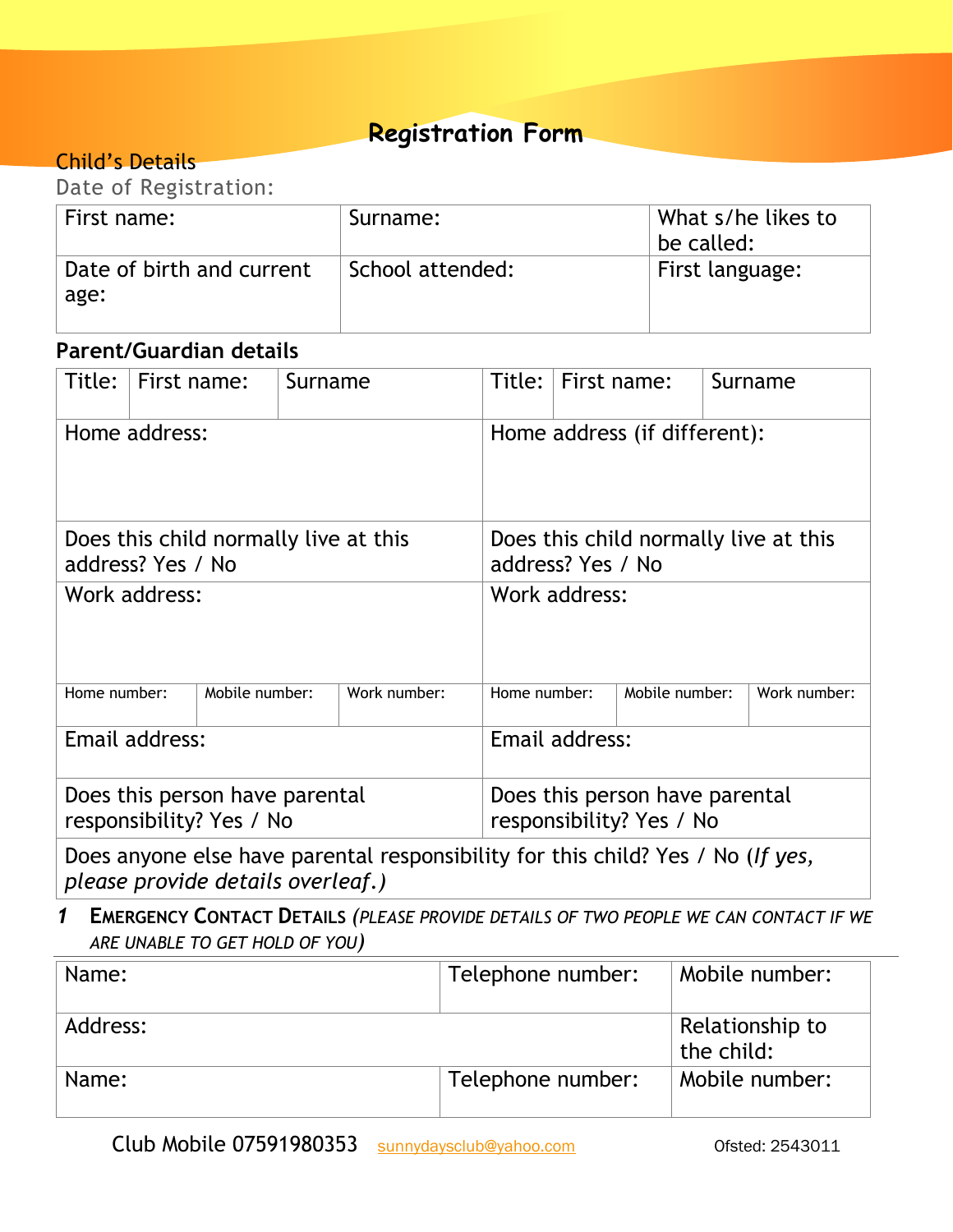| Address:                                                                      | <b>Relationship to</b><br>the child: |  |  |  |
|-------------------------------------------------------------------------------|--------------------------------------|--|--|--|
| <b>CHILD'S DOCTOR</b><br>2 <sup>1</sup>                                       |                                      |  |  |  |
| Name of Doctor:                                                               |                                      |  |  |  |
| Address:                                                                      | Telephone:                           |  |  |  |
| About your child                                                              |                                      |  |  |  |
| Please detail any additional/special needs including your child has:          |                                      |  |  |  |
| Does your child have any medication (including inhaler) on site? Please state |                                      |  |  |  |
| Please detail any dietary requirements / food allergies for your child:       |                                      |  |  |  |
| Is there anything your child doesn't like (food, games etc) or is scared of?  |                                      |  |  |  |
| What are your child's favourite activities?                                   |                                      |  |  |  |

### **Anyone who is allowed to collect my child on any given day:**

……………………………………… …………………………………….

## **Signature of Parent/Carer Date: Date: Date:**

Club Mobile 07591980353 [sunnydaysclub@yahoo.com](mailto:sunnydaysclub@yahoo.com) Ofsted: 2543011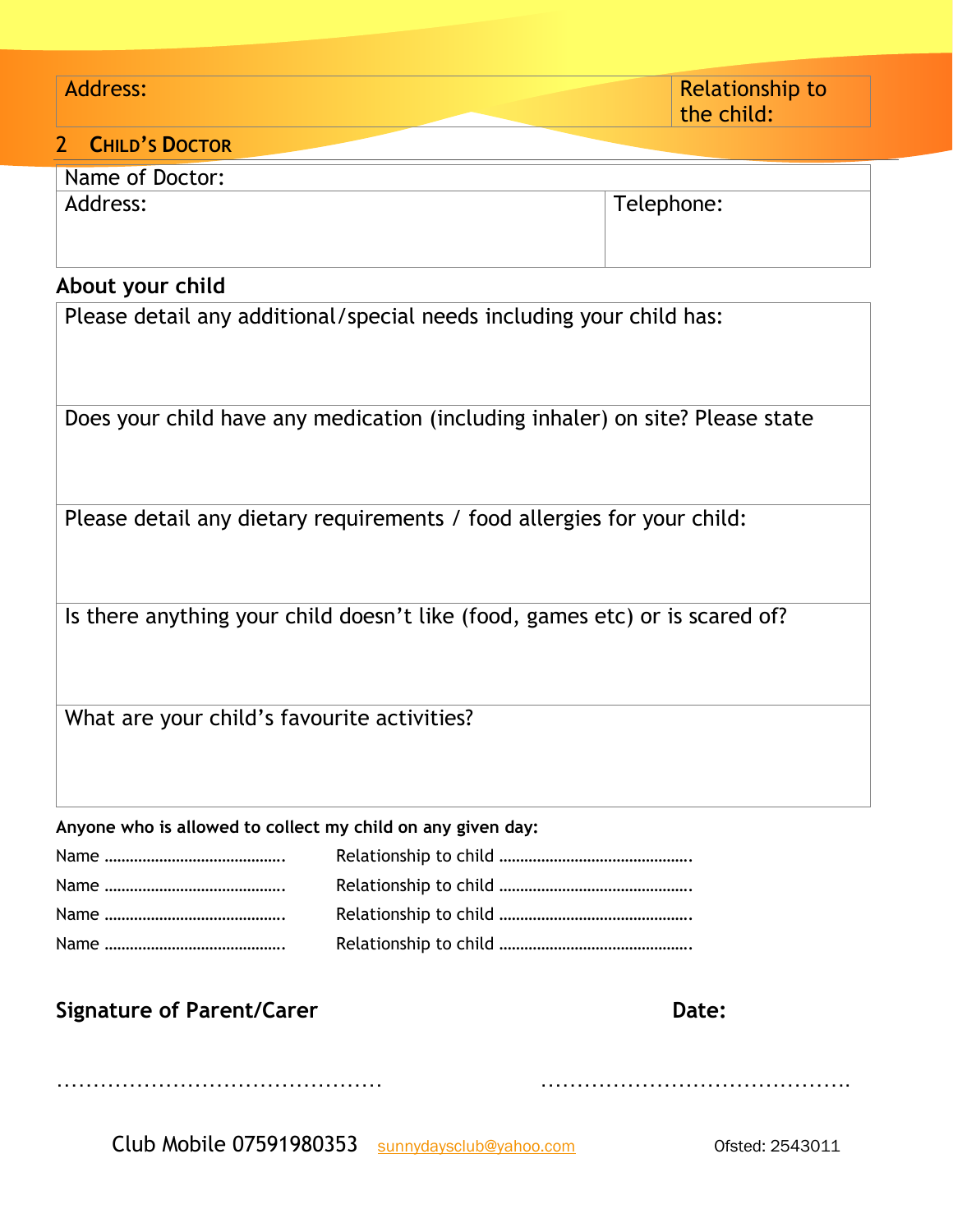## **Privacy Notice**

At Sunny Days we respect the privacy of the children attending the Club and the privacy of their parents or carers. The personal information that we collect about you and your child is used only to provide appropriate care for them, maintain our service to you, and communicate with you effectively. Our legal basis for processing the personal information relating to you and your child is so that we can fulfil our contract with you.

Any information that you provide is kept secure. Data that is no longer required\* is erased after your child has ceased attending our Club.

We will use the contact details you give us to contact you via phone, email and post, so that we can send you information about your child, our Club and other relevant news, and also so that we can communicate with you regarding payment of our fees.

We will only share personal information about you or your child with another organisation if we:

- have a safeguarding concern about your child
- are required to by government bodies or law enforcement agencies
- with Quickbooks who issue our invoices.

Name: <u>with the set of the set of the set of the set of the set of the set of the set of the set of the set of the set of the set of the set of the set of the set of the set of the set of the set of the set of the set of t</u>

have obtained your prior permission.

You have the right to ask to see the data that we have about yourself or your child, and to ask for any errors to be corrected. We will respond to all such requests within one month. You can also ask for the data to be deleted, but note that:

- we will not be able to continue to care for your child if we do not have sufficient information about them
- even after your child has left our care, we have a statutory duty to retain some types of data for specific periods of time\* so can't delete everything immediately.

If you have a complaint about how we have kept your information secure, or how we have responded to a request to access, update or erase your data, you can refer us to the Information Commissioner's Office  $(ICO)$ .

### **Please sign and date below to confirm that you have read this Privacy Notice and that you give your permission for us to contact you regarding relevant matters.**

| . .<br>יי<br>- 1<br>້ວ<br>__ |  |
|------------------------------|--|
|                              |  |

*\* We do need to retain certain types of data (such as records of complaints, accidents, and attendance) for set periods of time after your child ceases to be in our care, but we delete as much personal data as we can as soon as possible*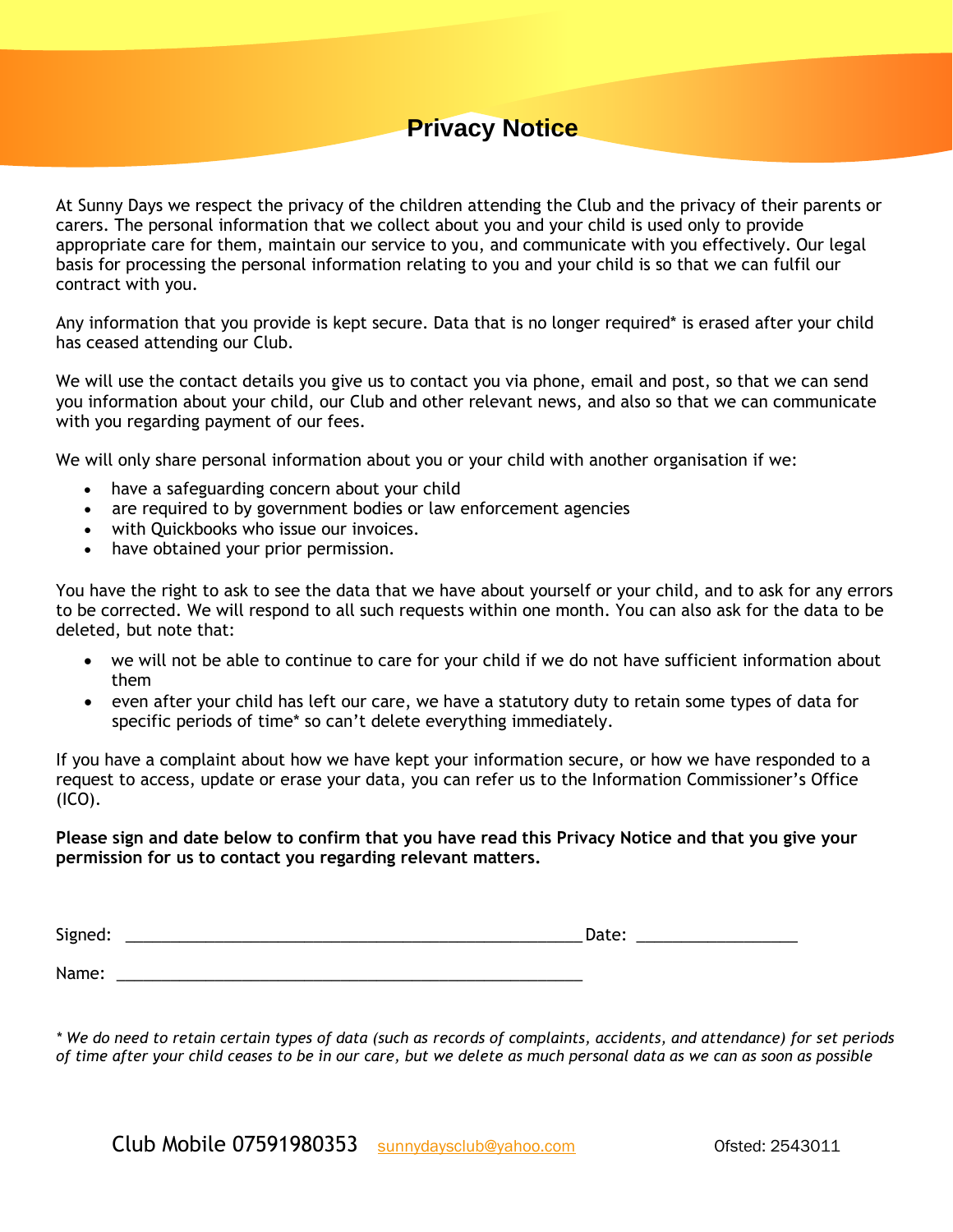## **Contract for Parents**

#### Agreements

- I consent for my child to attend Sunny Days. I understand that the club has policies and procedures (which are available for reference at the club), and that there are expectations and obligations relating both to the club and to myself and my child, and I agree to abide by them.
- I understand that Sunny Days will only give medication with a prescription label attached, when a Medication form is completed and with a measuring instrument to administer medication.
- I understand that Sunny Days is a play setting and that whilst my child is there Sunny Days is legally responsible for him/her.
- I give my permission for any of the people who appear on this form to be contacted.
- I understand that emails are replied to within 2 working days and once each week during half term breaks, if I need to contact Sunny Days more urgently, I will ring their mobile.
- Whilst Sunny Days tries to ensure the safety and security of items, I understand that it cannot be held responsible for loss or damage to my child's property whilst at the Club.

#### Attendance

- I will notify the club directly before the start of the session if my child will not attend on a day that he/she is booked to attend the club.
- If I have any issue, with booking or otherwise, I understand that I must contact Sunny Days directly and that Southam Primary school office staff or teachers cannot deal with club issues.
- I understand that Sunny Days cannot, in any circumstance, refund any booked sessions unless 2 weeks' notice is given.
- I will book my child into club prior to their attendance, preferably on a half termly basis. I understand that sessions need to be rebooked each half term and will not roll over to the next one.
- I understand that Sunny Days has limited spaces and cannot accept children who arrive to any sessions without booking.
- It is my responsibility to keep the club manager informed of any alterations to the information regarding my child (eg contact details, medical conditions, bookings etc).

#### Fees

- I agree to pay my invoice within 5 days of it being issued via bank transfer, cash or cheque. I will contact the manager of Sunny Days ASAP if I have any issue in paying my invoice.
- If I collect my child later than their booked time slot, I agree to pay for the time slot that they are collected in.
- Sunny Days closes at 6.00pm. If, due to unforeseen circumstances, I am going to be late, I will contact the manager/deputy as soon as possible. If I do not collect my child by 6.00pm I will pay a charge of £1 per minute to cover the costs of the staff who are legally required to supervise my child. If I do not collect my child by 6.30pm, and the club has been unable to reach me or any of my emergency contacts, I understand that Sunny Days will follow its **Uncollected Children Policy** and contact Social Care.
- I will pay for any holiday care I require in advance and within 1 day of returning playscheme form and understand that my place will not be held if not paid for, unless otherwise agreed.
- I understand that Sunny Days has the right to increase fees at any time giving 1 months notice
- I understand that unpaid fees may result in immediate suspension of care